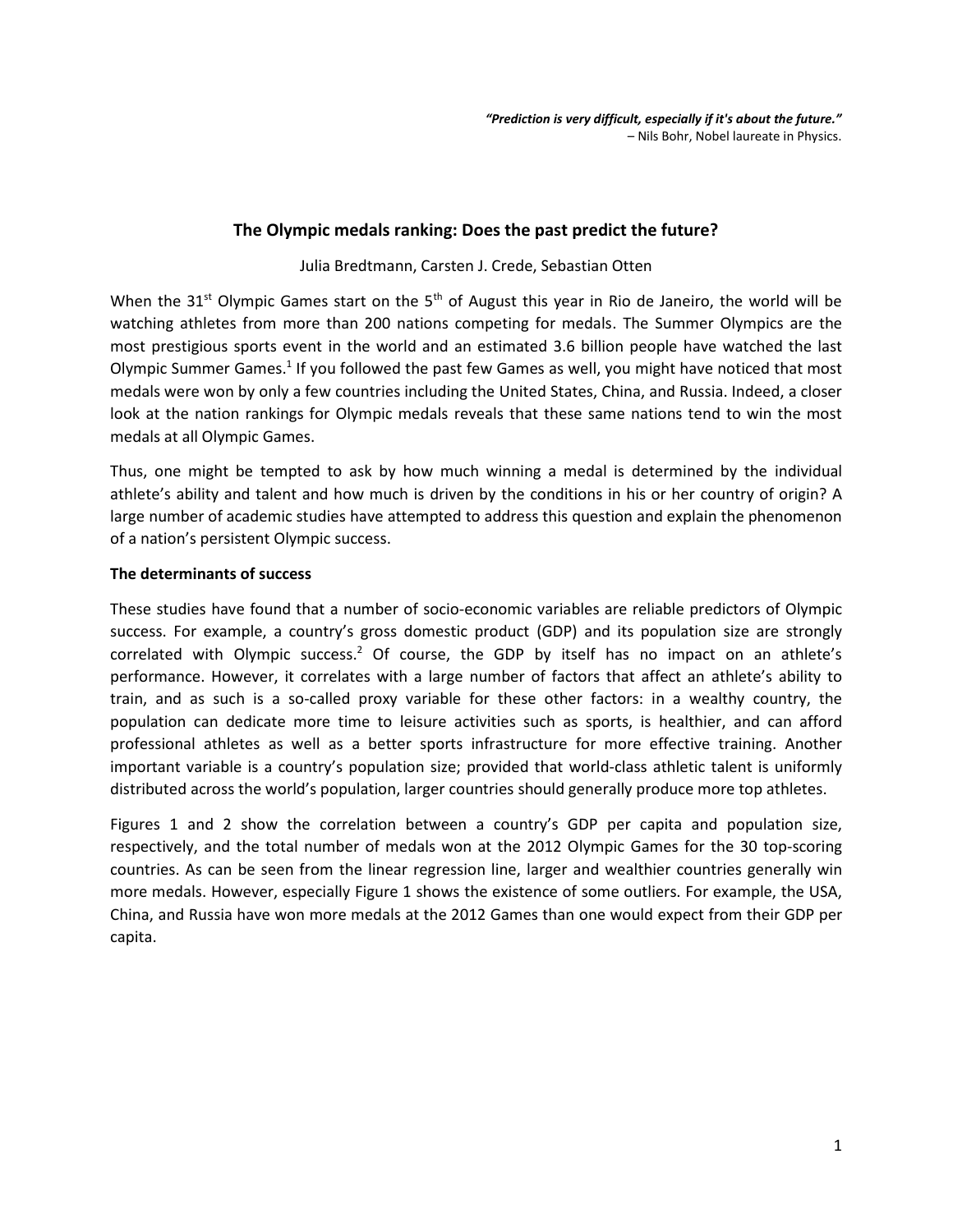

*Figure 1: Correlation between GDP per capita and total medals Figure 2: Correlation between population and total medals*



Other predictors include a country's present or past political system (autocratic nations and planned economies tend to make greater investments in athletes to obtain prestige, and countries formerly featuring such systems continue to profit from their established systems to promote sports), whether it is the (next) host country of the Games (host and upcoming host nations invest more in athletes before the Games and send more athletes, and the host country's athletes benefit from the home advantage, e.g. they are accustomed to the climatic conditions), and whether women are equally likely to participate in sports and be able to train to become athletes.<sup>3,4</sup>

# **Predicting Olympic medals**

Exploiting the correlation between socio-economic variables and Summer Olympic success as well as the persistence in Olympic success over time, it is possible to reliably predict the Summer Olympic medals ranking based on the overall number of medals won for the upcoming games. This can be done using

### **Out-of-sample predictions**

Consider a simple regression model,

$$
Y_{it} = \beta_1 + \beta_2 X_{it} + \varepsilon_{it},
$$

where  $Y$  is the outcome variable,  $X$  is the explanatory variable,  $\varepsilon$  is the error term, and indices  $i$  and  $t$ denote countries and time, respectively. Assume that we have three time periods: Two in the past and one in the future. To predict  $Y_{it}$  in the future period, we can estimate the above model using only observations from the two previous periods, i.e.  $t = [1, 2]$ , and obtain the corresponding estimated coefficients  $\hat{\beta}_1$  and  $\hat{\beta}_2$ . Using the estimated past relationship between  $X$  and  $Y$  in periods 1 and 2 and assuming that this relationship holds for the future period, we can predict the values of the outcome variable in period 3 by plugging in values of X in period 3 into

$$
\hat{Y}_{i3} = \hat{\beta}_1 + \hat{\beta}_2 X_{i3},
$$

to obtain predictions of the outcome variable for each country *i*.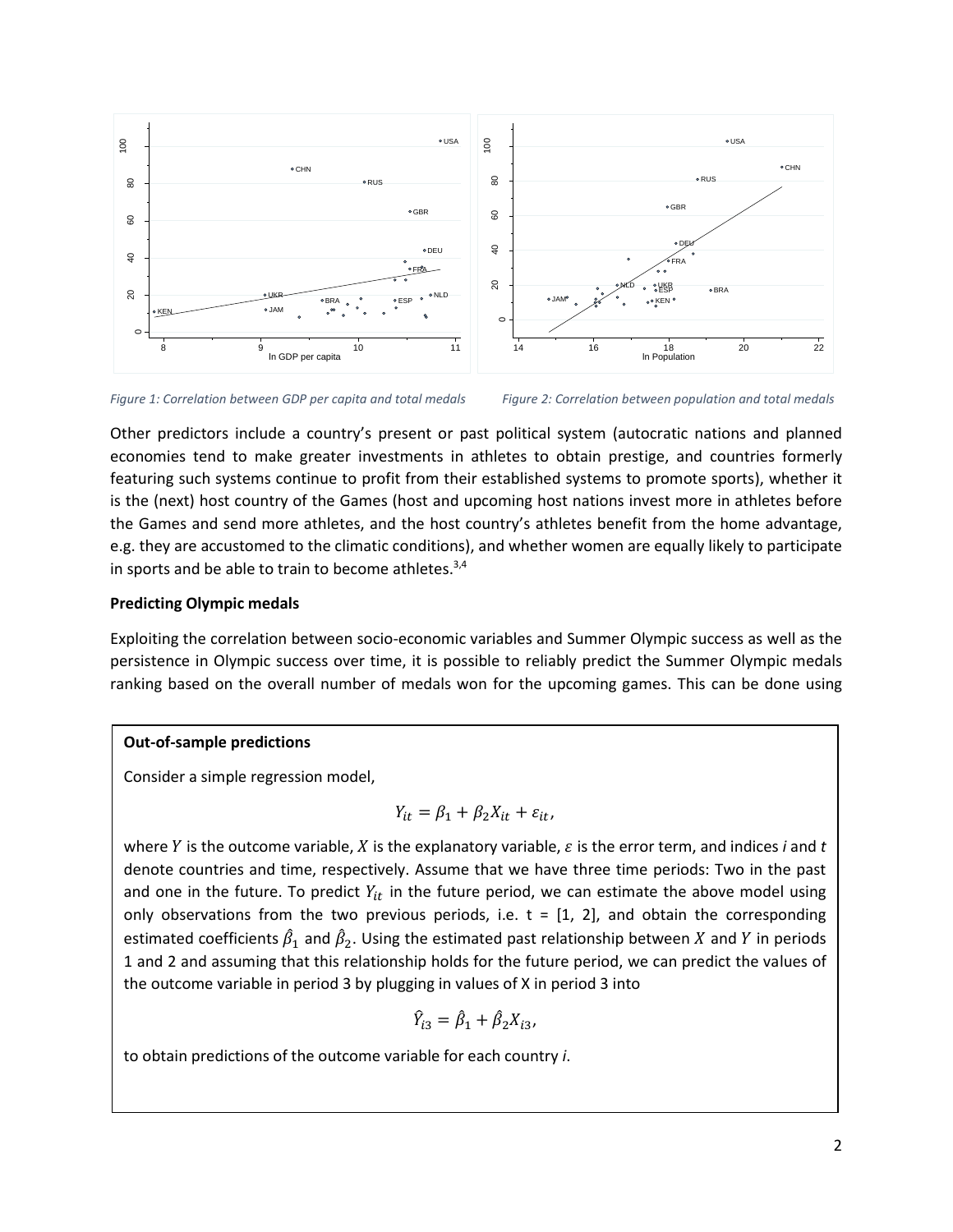regression analysis to conduct out-of-sample predictions (see box on page XX).

Before carrying out medal predictions for the 2016 Olympics in Brazil, we need to develop a model that will perform well in predicting Olympic medals. For this purpose, we predict medals for the 2012 Olympics with two different models established using pre-2012 Olympic medal counts and then compare these predictions with the actual medals won by nations. To do this, we first fit the regression models based on the results at the Olympic Games between 1996 and 2008, i.e. using 676 country-year observations, and then carry out the out-of-sample predictions for 2012. We do not consider Olympic Games before 1992 (neither as current nor as lagged observations) to avoid the huge structural change caused by the fundamental social and political changes taking place around 1990 to confound our results.

The first model we consider, which we call the *naive* model, primarily describes a country's medals as a function of the number of medals won at the previous Olympic Games, i.e. a nation's medals at the 2008 Games are predicted primarily based on how many medals it won at the Games in 2004. This captures the persistence in performance of countries. The other explanatory variable in this model is a linear time trend capturing the years of the different Olympic Games; this is done to take into account that the

# **The estimated models**

Both models are estimated using Ordinary Least Squares (OLS). The naive model is:

$$
Medals_{it} = \beta_1 + \beta_2 Lag\ Medals_{it} + \beta_3 Year_t + \varepsilon_{it},
$$

where *Medals* denotes the total number of medals (incl. gold, silver, and bronze medals) won by a country at the corresponding Olympic Games, *Lag Medals* contains a country's medals at the preceding Games, and *Year* denotes the year of the Olympic Games. The latter variable is included to capture the steady increase in the total number of medals awarded at the Olympic Games over time.

The sophisticated model includes additional explanatory variables that capture country-specific characteristics:

$$
Medals_{it} = \gamma_1 + \gamma_2 Lag\ Medals_{it} + \gamma_3 ln \ GDP_{it} + \gamma_4 ln \ Pop_{it} + \gamma_5 Host_{it} + \gamma_6 Next\ Host_{it} + \gamma_7 Planned_{it} + \gamma_8 Muslim_{it} + \gamma_9 Year_t + \zeta_{it},
$$

where *ln GDP* denotes the natural logarithm of a country's GDP per capita and *ln Pop* it is the natural logarithm of a country's population. Both variables are included in logs to acknowledge that the positive effects of GDP per capita and population size on Olympic medals diminish with increasing values of these variables. *Host* and *Next Host* are indicator variables for the current host and the upcoming host country. *Planned* is an indicator variable denoting whether a country has or had a fully centralised planned economy (such as former members of the Soviet Union, China, and Cuba) and controls for higher expenditure of such countries for sports to promote national prestige. In case of a country's switch to another economic system, it measures the extent to which it still profits from the past sports infrastructure. Finally, *Muslim* is an indicator for countries with a predominant (>50%) Muslim population, which tend to send less female athletes<sup>4</sup>, and tend to have a lower share of the female population active in professional sports. For all explanatory variables considered, we do not assume them to have a causal impact on a country's Olympic success, but are aware that they might capture both direct effects and indirect effects of other, unobserved country-specific factors.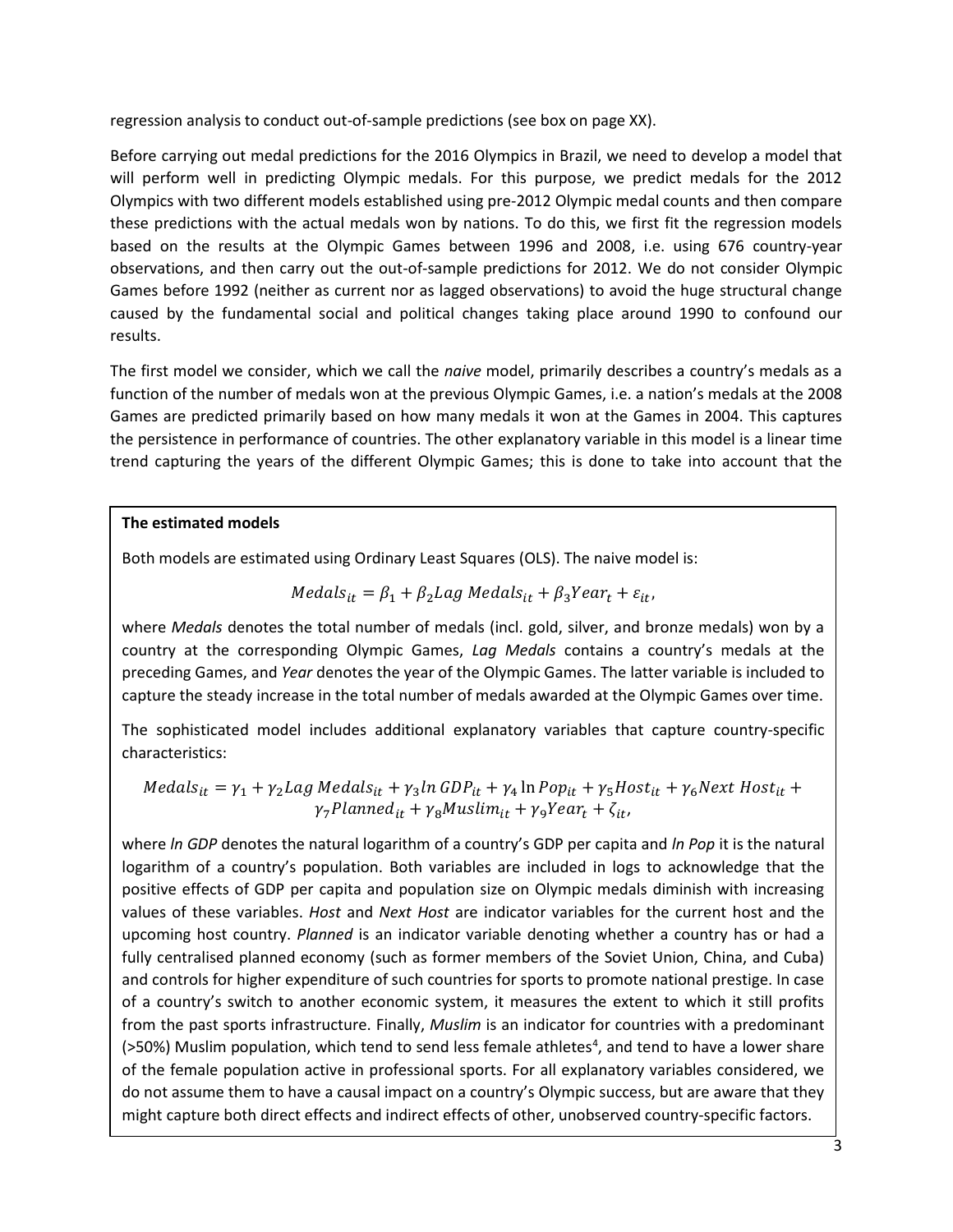overall number of medals increases over time because of an increasing number of events over time.

The second model that we estimate, which we label the *sophisticated* model, expands the naive model with additional socio-economic variables. These include a country's GDP per capita and population, whether the country is or was a planned economy, whether the country is the host (for 2012 this was the United Kingdom) or upcoming host (in 2012 this was Brazil), and whether it has a predominant Muslim population (such countries tend to send less female athletes and win fewer medals in women's events). For more details, see the box on page XX.

To assess whether the sophisticated model outperforms the naive model, we can calculate measures of fit and compare them between the two models. For this purpose, we calculate the mean absolute error (MAE) and the mean forecast error (MFE) for both the naive and the sophisticated model (see box on page XX).

For the full sample including 181 countries, the MAE is 1.43 for the naive model, and 1.41 for the sophisticated model. In other words, on average, in the naive model predictions are off by 1.43 medals from the true number of medals won by each country, and by 1.41 in the sophisticated model. Considering the top 15 countries only, the difference in MAE is more pronounced with a reduction from 6.6 to 5.8 when switching from the naive to the sophisticated model. At the same time, the predictions in the sophisticated model are subject to a lower uncertainty, as the MFE is 3.2 in the sophisticated model compared to 3.4 in the naive model. Therefore, these results suggest that including socio-

# **Mean absolute error (MAE) and mean forecast error (MFE)**

The mean absolute error is a measure of the average inaccuracy associated with a set of modelproduced estimates. It compares the predicted values  $\hat{y}$  for the outcome variable with the true values y across all individual estimates *i*, and calculates a measure of the absolute value of differences:

$$
MAE = \frac{1}{n} \sum_{i=1}^{n} |\hat{y}_i - y_i|.
$$

The lower therefore the MAE, the better the fit of the model.

A second measure of prediction inaccuracy is the forecast error. The forecast error is the standard error of the point prediction and thereby expresses the uncertainty in estimating the unknown value of  $y$  for an individual observation with known  $X$  values. A forecast error can be obtained for each country's predicted medals. For the purpose of model comparison, we calculate the mean value of these errors for the top 15 countries.

economic variables into the model slightly increases the precision of the predictions.

Table 1 compares the actual results for the top 15 countries at the 2012 Olympics with the predictions based on the two different models. For the naive and the sophisticated model, it shows both the number of predicted medals as well as the absolute difference between the predicted and the actual medals won by each country. For the sophisticated model, it further shows the predicted rank.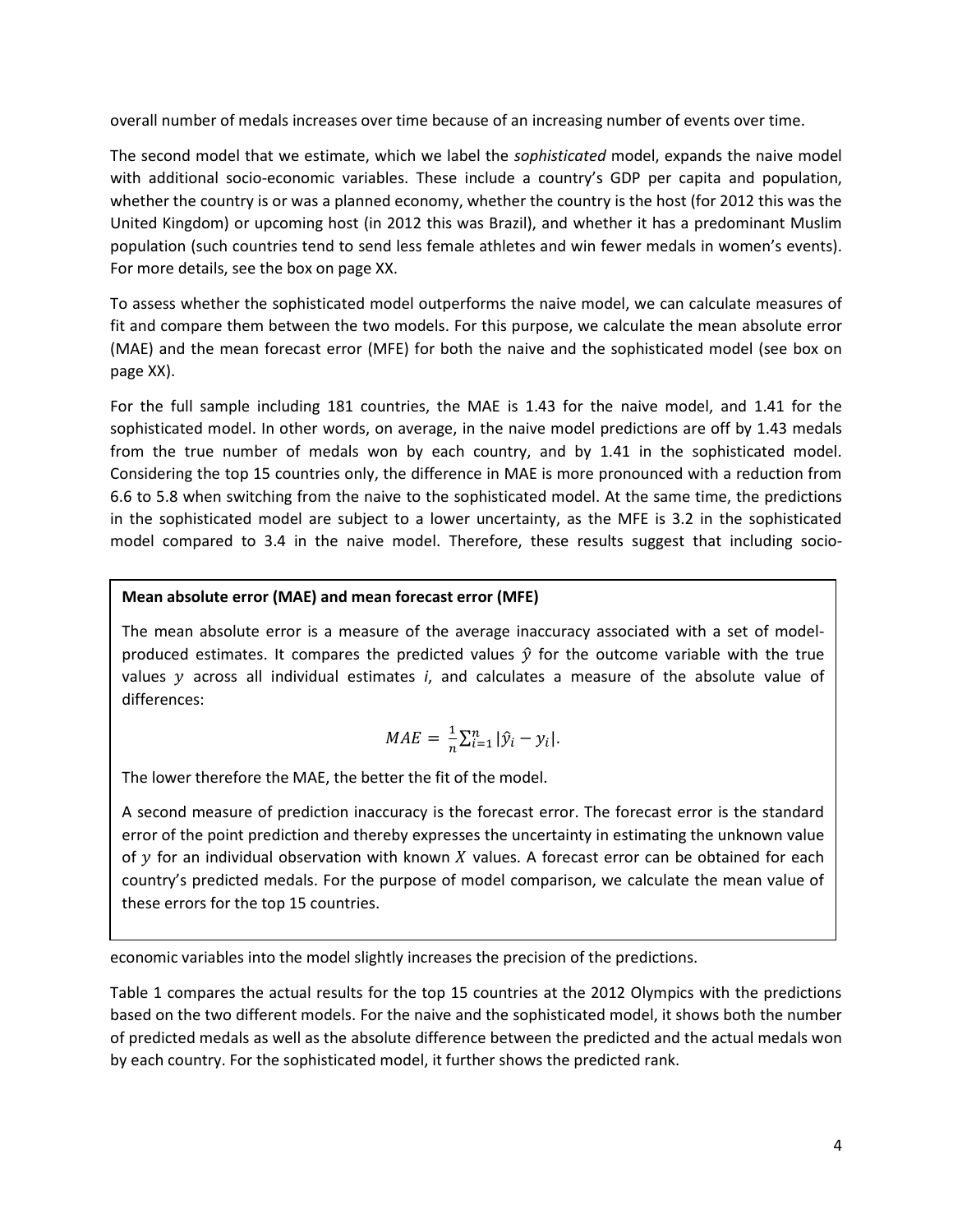|                      | <b>Actual results</b> |        | Naive model                     |                | <b>Sophisticated model</b>      |                |                        |
|----------------------|-----------------------|--------|---------------------------------|----------------|---------------------------------|----------------|------------------------|
| Country              | 2012<br>Rank          | Medals | Predicted<br>medals for<br>2012 | Diff.          | Predicted<br>medals for<br>2012 | Diff.          | Predicted<br>2012 Rank |
| <b>United States</b> | $\mathbf{1}$          | 103    | 110                             | $\overline{7}$ | 105                             | $\overline{2}$ | 1                      |
| China                | 2                     | 88     | 100                             | 12             | 96                              | 8              | 2                      |
| Russia               | 3                     | 81     | 73                              | 8              | 70                              | 11             | 3                      |
| United Kingdom       | 4                     | 65     | 47                              | 18             | 60                              | 5              | 4                      |
| Germany              | 5                     | 44     | 41                              | 3              | 39                              | 5              | 6                      |
| Japan                | 6                     | 38     | 25                              | 13             | 24                              | 14             | 12                     |
| Australia            | 7                     | 35     | 46                              | 11             | 44                              | 9              | 5                      |
| France               | 8                     | 34     | 41                              | 7              | 39                              | 5              | 6                      |
| Italy                | 9                     | 28     | 27                              | 1              | 26                              | 2              | 10                     |
| South Korea          | 9                     | 28     | 31                              | 3              | 30                              | 2              | 8                      |
| <b>Netherlands</b>   | 11                    | 20     | 16                              | 4              | 16                              | 4              | 17                     |
| Ukraine              | 11                    | 20     | 27                              | 7              | 27                              | 7              | 9                      |
| Canada               | 13                    | 18     | 19                              | 1              | 19                              | $\mathbf{1}$   | 14                     |
| Hungary              | 13                    | 18     | 10                              | 8              | 10                              | 8              | 21                     |
| <b>Brazil</b>        | 15                    | 17     | 15                              | 2              | 26                              | 9              | 10                     |
| Spain                | 15                    | 17     | 18                              | 1              | 18                              | $\mathbf{1}$   | 15                     |
| Sum                  |                       | 654    | 646                             | 106            | 649                             | 93             |                        |
| <b>MAE</b>           |                       |        |                                 | 6.6            |                                 | 5.8            |                        |
| <b>MFE</b>           |                       |        | 3.4                             |                | 3.2                             |                |                        |

*Table 1: Actual and predicted medals for the 2012 Olympic Games*

The table shows that the naive model already predicts Olympic success fairly well. In other words, due to the persistence in Olympic success, one can determine how many medals a country wins quite reliably by merely looking at the results at the last Olympic Games. In fact, due to the nearly constant number of awarded medals at the 2008 and 2012 Olympic Games, the naive model delivers exactly the same results as an "ultra-naive model", which obtains the number of medals won at the 2012 Games by simply multiplying the total number of medals to be awarded in 2012 by the proportion of medals won by each nation in the 2008 Games. In total, the naive model predicts 106 medals of the 654 medals won by these countries wrong. The most notable outlier is the 2012 host United Kingdom, which won 18 more medals than predicted by the naive model that ignores the host country effect.

Turning to the results of the sophisticated model, it can be seen that it performs slightly better than the naive model. This is in line with the finding of smaller MAE and MFE values indicating a higher precision of the sophisticated model. The absolute difference between predicted and actual medals reduces from 106 to 93 medals. The increase in precision of predictions primarily arises from smaller differences for the 2012 host United Kingdom and the United States. For the United Kingdom, the difference goes down from a staggering 18 to only 5 medals. This is a result of controlling for the host country effect outlined above. Yet, for Brazil the prediction error increases from 2 to 9 medals. This follows from the fact that compared to other previous upcoming host nations, Brazil performed surprisingly worse at the 2012 Games. With its increase in medals won by only 2, Brazil stays 7 medals behind the expected advantage of being the upcoming host nation.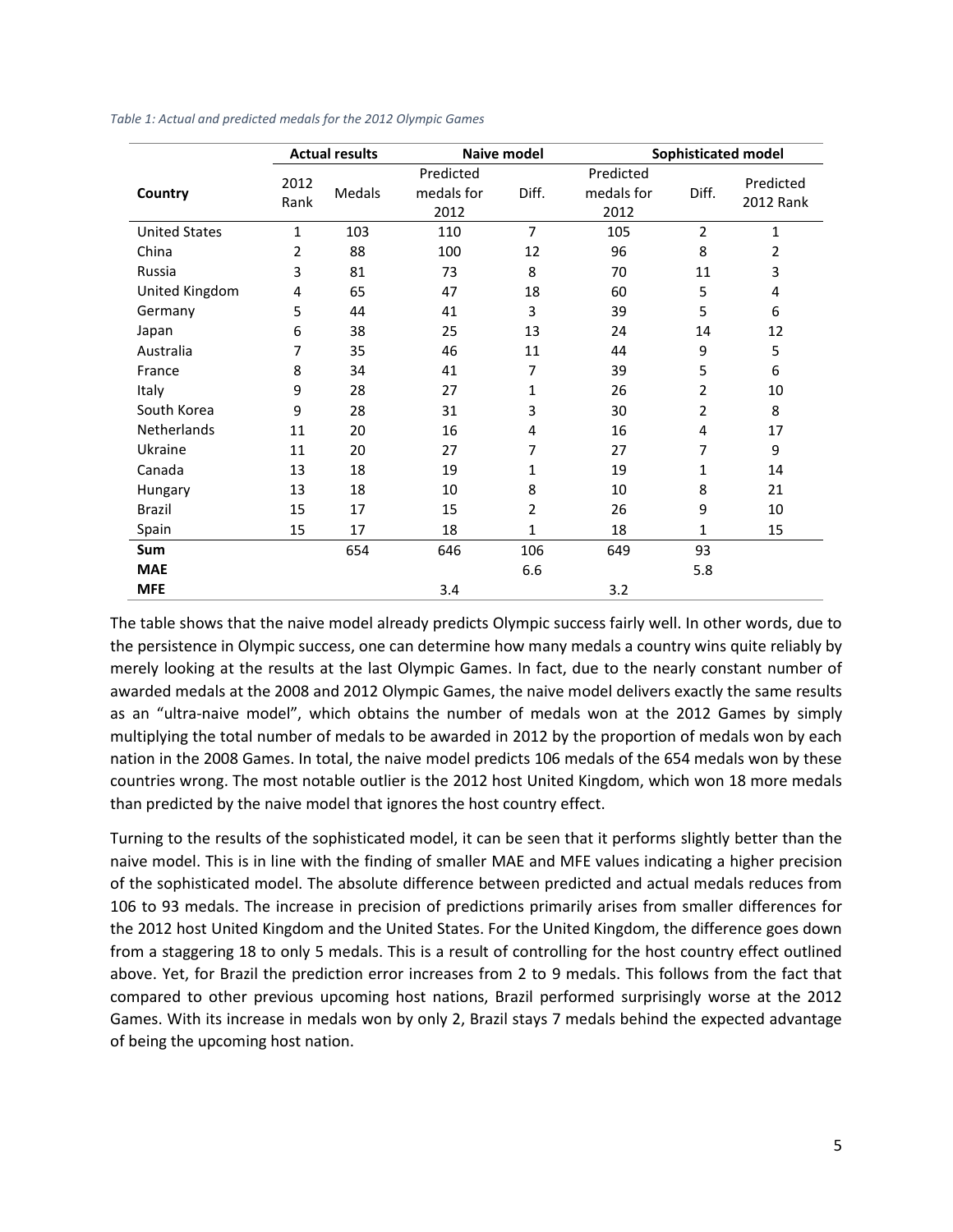### **The 2016 predictions**

Given that the sophisticated model performs better in predicting the 2012 Olympics, we use it to predict the Olympic medals for the top 15 nations at the 2016 Games.<sup>5</sup> To estimate the parameters of our model, we use the results at the Olympic Games between 1996 and 2012. The predictions can be found in Table 2.

The model predicts that the United States, China, Russia, and the United Kingdom will retain their top positions at the medals ranking.<sup>6</sup> Big winners for the 2016 Games are Brazil and Japan. As the host country, Brazil will send more athletes (431 Brazilian athletes are nominated to compete in 27 sports in 2016 compared to 258 in 24 sports in 2012) than it did to previous Games, $7,8$  and in preparation of hosting will have invested more in the development of its national talent pool. Furthermore, Brazilian athletes will likely be the stadium visitors' favourites, receiving the most cheers and support from the audience. Japan will host the 2020 Summer Olympics. Therefore, the investment it makes in its athletes in preparation for the 2020 Games are expected to pay off already. The success of Brazil and Japan comes at the cost of most of the other countries in the top 15 table. Nevertheless, despite being predicted to lose 5 medals compared to 2012, the United States is predicted to retain its top position at the Olympics medals ranking.

|                      | <b>Predicted</b> |                         |                |                  |          |                    |
|----------------------|------------------|-------------------------|----------------|------------------|----------|--------------------|
|                      | rank for         | <b>Predicted medals</b> | <b>Rank in</b> | <b>Medals in</b> | Diff. in | Diff. in medals to |
| Country              | 2016             | for 2016                | 2012           | 2012             | ranks    | 2012               |
| <b>United States</b> | 1                | 98                      | 1              | 103              | 0        | $-5$               |
| China                | 2                | 84                      | 2              | 88               | $\Omega$ | $-4$               |
| Russia               | 3                | 77                      | 3              | 81               | 0        | $-4$               |
| United Kingdom       | 4                | 62                      | 4              | 65               | 0        | $-3$               |
| Japan                | 5                | 46                      | 6              | 38               |          | 8                  |
| Germany              | 6                | 42                      | 5              | 44               | $-1$     | $-2$               |
| Australia            | 7                | 33                      | 7              | 35               | 0        | $-2$               |
| Brazil               | 7                | 33                      | 15             | 17               | 8        | 16                 |
| France               | 7                | 33                      | 8              | 34               | 1        | $-1$               |
| Italy                | 10               | 27                      | 9              | 28               | $-1$     | $-1$               |
| South Korea          | 10               | 27                      | 9              | 28               | $-1$     | $-1$               |
| Ukraine              | 12               | 20                      | 11             | 20               | $-1$     | $\Omega$           |
| <b>Netherlands</b>   | 13               | 19                      | 11             | 20               | $-2$     | $-1$               |
| Canada               | 14               | 18                      | 13             | 18               | $-1$     | $\Omega$           |
| Hungary              | 14               | 18                      | 13             | 18               | $-1$     | 0                  |
| <b>MFE</b>           |                  | 3.1                     |                |                  |          |                    |

*Table 2: Predicted medals for the 2016 Olympic Games*

How much should we trust these predictions? There are only indirect ways to assess the quality of the predictions. One possibility is to look at the MFE for the 2016 predictions, which goes down to 3.1 for the 2016 Games from 3.2 for the 2012 Games. Therefore, the model predictions feature a similar level of uncertainty as those for the 2012 Olympic Games. Thus, it is likely that the accuracy of the 2016 Olympic medals prediction will be in the same range as those for the 2012 Games.

As we have seen, the suspicion that the same countries tend to win the majority of medals is well founded. As a result, even simple methods produce fairly accurate forecasts. More sophisticated models that incorporate socio-economic factors offer a way to improve these predictions. Yet, apart from the